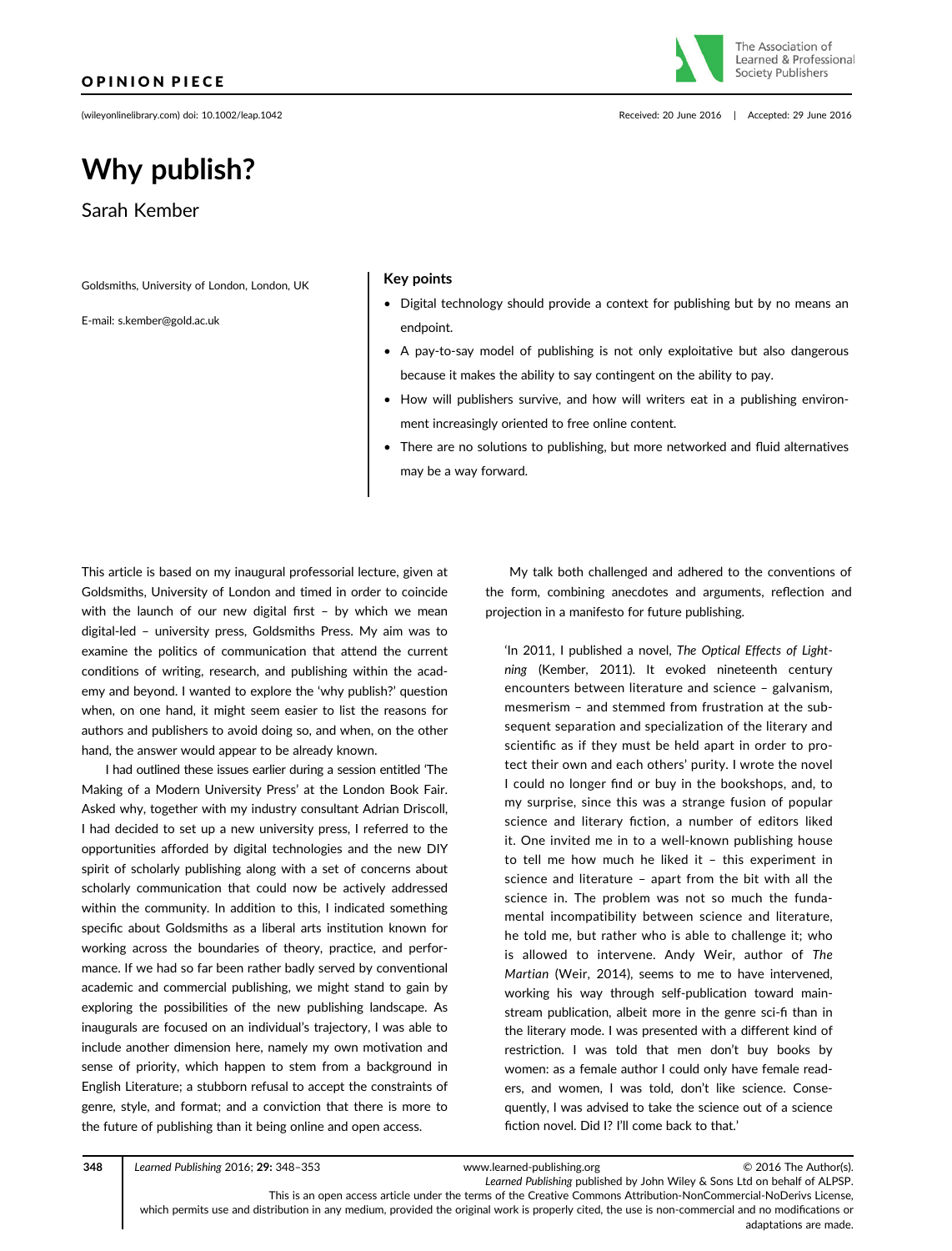As Anamik Saha (Saha, 2016) and Danuta Kean (Kean, 2015) have both pointed out in their research on publishing, and as a recent report by Spread the Word (Kean, 2015) makes clear, racism as well as sexism is reproduced off the page, if not at the level of editorial decision making, then at the level of infrastructure (through marketing strategies; publishing systems that classify and categorize like with like; through policies that privatize higher education, introduce exorbitant fees, and preclude those from more diverse ethnic and social backgrounds from becoming students and practitioners of writing and publishing). Discrimination happens on the page too, through citation and peer review practices that are becoming increasingly conservative in an academic culture dominated by auditing, metrics, impact, and professionalization. These mechanisms – they are control mechanisms – favour the already established author and the already established, tried, tested, applied, and preferably lucrative idea.

My entry into publishing was fuelled by the sense that while there is more productivity in publishing, there is less room for diversity, experimentation, risk taking, and intervention. These are the factors that motivate me. Novels and monographs continue to exist in abundance, if in all too recognizable forms. In many ways, I would prefer that the classic realist novel (the obligatory commercial form) and the standard 80,000 word monograph/textbook *did* become extinct, but digital technology did not kill the book in the way that it threatened to or promised. That is, not literally, but here's the problem here and now: if publishing continues to be dominated by commercial and professional productivity, if it serves only or mainly Amazon and our CVs, if it becomes any more of a monoculture than it already is, then the book, whether in its digital or print form, is a hollow commodity – if not dead, then undead. Books about zombies are one thing. Zombie books are quite another.

Even while this scenario is too apocalyptic, while it fails to take account of the genuine scholarship, creative invention and careful, dedicated publishing that continues to takes place, there is still a case to be made for action. As Goldsmiths Press enters the publishing environment to join other new university presses, such as UCL and Westminster, and other independent presses, such as Open Humanities Press, Open Books, Mattering Press, Mute and publishing and Meson, what we need – and are already to an extent evolving – is a collective manifesto for future publishing. All errors and omissions are of course mine alone. This is my take on what we are currently doing and, more importantly, why we are doing it.

# **A MANIFESTO FOR FUTURE PUBLISHING**

# **Digital first, not digital only**

Digital first is perhaps a misnomer as it implies an order of precedence within the publishing process. For us at Goldsmiths Press, digital first means something more like digitally led, where digital technology provides a context for publishing but by no means an endpoint. There is no simple transition or progression *from* print

*to* digital publishing. There are, as Johanna Drucker has argued (Drucker, 2014), no magical 'pixel dust' solutions to the problems of publishing, and in any case, it has become apparent that people still like, and will still buy, print books. It's a sensory thing.

'The first book to be published by Goldsmiths Press is *Les Back's Academic Diary* (Back, 2016a). This has received glowing endorsements, and excerpts were published in *The Guardian* (Back, 2016b). It is, in many ways, a brilliant book, but when I proudly presented advance copies to my colleagues, they did, in public, what I suspect most of us do in private: they stroked the cover, sniffed the pages, and told me how beautiful it was.'

We know that books are sensory things. We still don't really know whether they might be a generational thing.

I spend a lot of my time pointing out – including to folks in the industry – the limitations of oppositional thinking and simplistic substitutions of this for that. The prospect of a digital revolution in publishing created a degree of paralysis or at least paranoia so that for fear of what the digital book could be and what it might mean (for authors, publishers, agents, readers, retailers, and so on), we clung on to the analogue book as we knew it – even in its digital form. There have been massive changes in how books are read and distributed – and indeed in the publishing process itself. Have there been equally seismic changes in what books are and in what publishing therefore is?

I don't mean to signal any kind of essence or goal here. My point is precisely that there isn't a neat and forever from–to scenario. Historians of the book and of publishing point out that they are not just contingent on the development of technologies before and after the printing press but also on social norms and ideas, for example, about property (the book as an object you own) and identity (the author, the reader), but these ideas, and others, have changed over time, and if books and publishing are social phenomena, subject to change and not fixed essences, then, as Janneke Adema and Gary Hall have pointed out (Adema & Hall, 2013), they are and have always been contestable, for example, through experiments with artists books, feminist publishing, and now, possibly, open access publishing where books are made free and open to reuse.

As I said, I do not seek to preserve or conserve the book in its standardized, zombified form. I feel the same about the scholarship and the writing that feeds it. That is, the scholarship and writing that is a factor of increasingly impossible, unsustainable conditions of possibility within the academy and outside of its still relatively protected walls. We call these conditions of possibility neoliberalism, meaning the triumph of economic value over all other values.

Publishing is due a re-evaluation. If we really could get over our fears and fantasies, our technophobias and technophilias, we'd see – and are, I think, starting to see – a much-expanded landscape for publishing, albeit with very few landmarks, (information super) highways, and signposts but with plenty of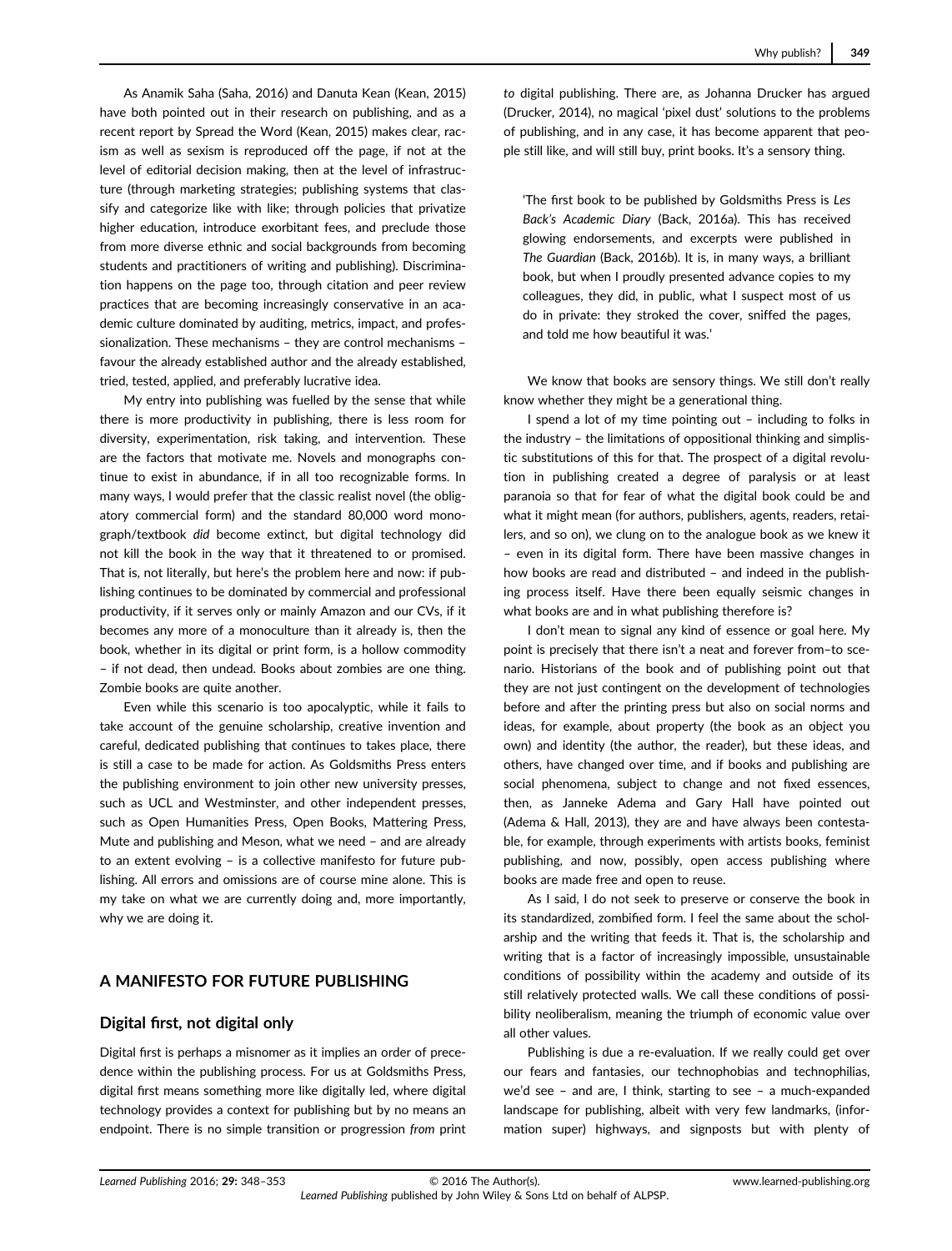potholes. If there is an emerging 'structure of feeling', as Raymond Williams would put it (Payne & Rae Barbera, 2013), or dominant way of thinking about digital first rather than digital only publishing, it seems (paradoxically) to have started with looking again, in a digital context, at once new, provisional, provocative but largely analogue forms like the essay, the pamphlet, and the manifesto. Goldsmiths Press will be publishing these and others besides, but not as ends in themselves.

#### **Open out from open access**

There's an argument that manifestos have changed, shifted from being radical to being more reflexive, from issuing orders and injunctions – like open out from open access – to thinking about who is issuing them and to whom, but again, this sense of change is too tidy for me. One of my favourite manifesto writers is Donna Haraway. She manages to be both radical and reflexive, capturing both in mottos, such as for her *Companion Species Manifesto* (Haraway, 2003) – it's about dogs, or rather, it is written by and addressed to human–dog companion species – 'run fast, bite hard'. Much as I like this, it wouldn't do much for books. Publishing fast and hard is a significant part of the problem. Horribly high percentages of journal articles and books are published but not cited and hardly read. Yet I'm not convinced that the alternative is, as others have suggested, to go slower and softer. The motto I'm working my way towards – as we'll see – has more to do with writing and what books can still do. It is more about transformation and less about speed.

So, this bit of my manifesto relates to my research, with Janis Jefferies, on UK policy and, specifically, reform agendas around copyright and open access. I'm critical of both top–down and bottom–up, policy-driven economic agendas and grassroots agendas for copyright and open access reform in publishing. While there are obvious benefits, these are inseparable from the drawbacks. The grassroots or scholar-led open access movement rightly challenges the spiralling costs and price barriers put up by commercial journal publishers in particular and the fact that they are draining library budgets while profiting from academic free labour (writing, reviewing). They are also turning, increasingly, to open access business models that charge those same authors – that ask them to pay a substantial fee – for publishing in journals they already subsidize.

A pay-to-say model of publishing is not only exploitative but also dangerous because it makes the ability to say contingent on the ability to pay. At this point, we have to ask who is able to pay and who is not. What is the additional or hidden price in terms of academic freedom? Open access policy has worryingly little to say about the diversity of the book, let alone of the voices, projects, and subject areas that are allegedly made accessible. For me, both ends of the debate, from government to grassroots, conflate access and accessibility. Being able to read a piece of research – because it is free and online – doesn't necessarily make it readable. Whether or not all research should be accessible in this way, my point is that openness is not an endpoint. Job done. More than that, the claim that it is a public good is questionable when transparency (think about government) masks all sorts of opacities and when the words 'public' and 'good' are too often associated with 'free' and 'market'. Openness is designed for the public sector – or what's left of it – on behalf of the private sector. Open means open to commercialization. This, for me, is not ethical. Neither is it sustainable. The grants that are available to support author payment schemes, especially the block grants, are small to non-existent nationally, and even if the European Union (EU) has a pot of money – and even if it remains accessible to UK citizens post-Brexit – I wonder how and whether that pot gets refilled.

So I don't think the author pays model of publishing – a simplistic substitution of the reader pays model – has any place in the academy because it relies on a degree of financial support that governments may extend to STEM subjects – science, technology, engineering, and maths – but not to arts, humanities, and social sciences. If we go for it, or to the extent that we have already gone for it, we may be shooting ourselves in the foot. Openness is not all about processing charges of course. It also means the removal of copyright restrictions – all rights reserved – but copyright restrictions mean different things for big commercial publishers, on one hand (who've done all too well on them), and small independent or institutional ones on the other (that may need them just to survive). In our research project for CREATe (Centre for Copyright, Regulation, Enterprise and Technology, CREATe, 2012), the centre for copyright reform, Janis Jefferies and I have been asking not only how will publishers survive, but how will writers eat in a publishing environment dominated by open access and in a culture increasingly oriented to free online content.

Aggressive reforms are justified through commonsense statements about the need to give the public access to publicly funded research. Goldsmiths Press will attempt to do this by placing work in searchable archives and repositories that will hopefully, one day, link institutions and generate a diversity of research commons. Research commons would develop the theme of creative commons (the share alike scheme), but the antagonist in this case would be the commercial enterprises like academia.edu versus copyright per se. Academia.edu is not, as its name suggests, a university or a network of universities. It's a for-profit company. With about 30 million registered users, it is popular with scholars and members of the public who want to read their work, but it exists for its investors and feeds nothing back to its members and their institutions in terms of financial resources. As Kathleen Fitzpatrick knows, because of her work on developing a commons with the Modern Languages Association ([https://commons.mla.org/](https://commons.mla.org/members/kfitz/) [members/k](https://commons.mla.org/members/kfitz/)fitz/), it will be hard to compete with this sort of venture capital and with what is also an extremely well-funded social networking site, but if anyone should be providing a viable, sustainable alternative to gated university libraries, surely it should be the universities? DIY scholarly publishing (a form of self-publishing) has to include its own infrastructure. Building this will require investment and collaborative intervention more than commonsense. Commonsense, as we learn from reading Roland Barthes, is congealed and concealed ideology. That ideology turns openness into commercial enclosure. It opens culture and knowledge to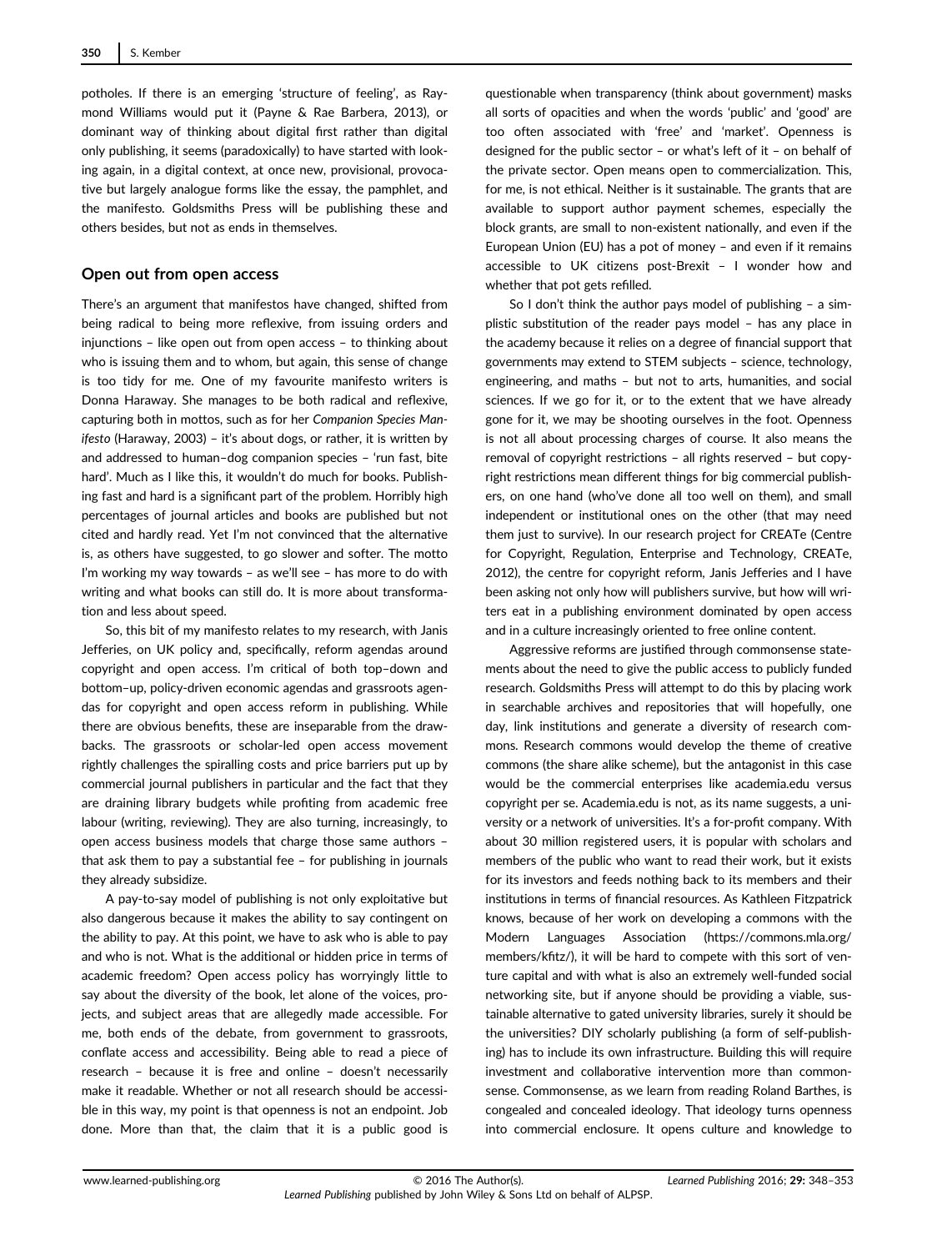industry and private investment. This is why the research audit for 2020 obliges academics to use a commercial licence.

We need to open out from open access, not just because open is closed but because openness is not the universal good it claims to be. It not only further divides Google (not obliged to be open) from Goldsmiths (obliged to be open); it effectively feeds us to them.

### **Intervene below the line**

Not everything that matters about publishing concerns the form of the book or the reform of the industry. As I mentioned, we need to look at the infrastructure and the many mechanisms that reproduce inequality, precarity, anxiety, and ill health off the page and 'below the line', as Carol Stabile puts it (Kember, 2014).

Carol edits a journal called *Ada* ([http://adanewmedia.org\)](http://adanewmedia.org), and she has helped to pioneer a shift from an anonymous system of peer review that is too often abused and abusive to a more transparent, community-based system of peer-to-peer review. While this has had its rewards, Carol reports that it is also free labour-intensive, and so the experiment, the intervention goes on. In the mean time, she and her co-editors have begun a process that other grassroots open access publishers are also exploring, namely, how to turn what a recent UK report calls The Metric Tide (Hefce, 2015).

This suggests that something called responsible metrics is possible and desirable even while it acknowledges that attempts to measure, to quantify our research and its impact have so far failed and have in fact contradicted other, narrative forms of assessment, especially when it comes to early career researchers and women. Oh well, 'no matter', as Beckett would say.

If this is responsible metrics, perhaps what we need is irresponsible metrics. The ones we have are absurd. I believe there may be solace, may be some strategy in re-invoking the theatre of the absurd. So here we are, with Beckett's character Molloy telling us something about the current, possibly obsessive, increasingly obligatory quest for self-knowledge through numbers and diligently engaged in the quantification of his own farts:

'One day I counted them. Three hundred and fifteen farts in nineteen hours, or an average of over sixteen farts an hour. After all it's not excessive. Four farts every fifteen minutes. It's nothing. Not even one fart every four minutes. It's unbelievable. Damn it, I hardly fart at all. I should never have mentioned it. Extraordinary how mathematics help you to know yourself.' (Beckett, 1979)

#### **Crisis, what crisis?**

This phrase proved problematic for the Labour Government of the 1970s, but there is something between losing your head in a sense of crisis and simply burying it in the sand, and I prefer to deal in absurdities rather than crises if possible. It may be easier to invoke (as we do) a crisis – in publishing, scholarship, the humanities, the academy – than to investigate a politics of the

absurd, but it's also, again, a bit paranoid. We need to realize what kind of endgame we're in.

The underlying structure of paranoia is splitting and the projection of good feelings and bad. There is, in general, a good feeling about openness and a bad feeling about copyright and cost. These feelings are legitimate, and yet we know that it is not that simple and that the good and bad are mixed. That means that we can still extract, fight for what is vital and experimental, for example, within what is institutional and instrumental. It's not that easy for me to acknowledge that Goldsmiths Press is, inevitably, a mixed blessing. It becomes part of an environment in which scholars must publish or perish as they always have but are obliged to earn their living through ever more competitive, individualized, quantified, and audited publishing, while artists and writers struggle, more than ever, to earn a living at all, but, to borrow a phrase from Donna Haraway, we need to 'stay with the trouble' (Haraway, 2016) we're in. I do acknowledge this trouble as the only hope of being able to do anything about it. Goldsmiths Press, as a new university press coming out of a liberal arts institution to which the label 'radical' seems to have stuck, is uncomfortably perched between the (idea of the) institution and whatever is deemed to be on the edge of it, on the outside, but is our task really so contradictory? The press will ultimately only amplify and curate – in the good old fashioned sense that Michael Bhaskar (Bhaskar, 2016) ascribes to contemporary as well as legacy publishing – something we've always practiced here, namely, the art of being disreputably reputable.

#### **Take responsibility for companion species**

My next two, very brief injunctions recognize the perspective of what Samuel Weber refers to as the 'exception' rather than the 'universal' in humanities publishing ( Weber, 2000). They relate to who currently matters least but who might come to matter most in turning the Metric Tide.

Right now, PhD students and early career researchers take the brunt of internal contradictions and mixed messages about the values of training and of education, self-PR and scholarship, being employed and being inspired. New forms of publishing might help us create space for something in-between. Of course, taking responsibility for companion species, the human kinds, within and beyond the academy, would have to include finding ways to involve a more diverse array of people in the invention of these new forms of publishing, enabling them to engage in the politics of communication rather than seeing them as either benefactors or victims. One of the challenges for Goldsmiths Press is to find ways of engaging with innovative student writing, publishing, and performance. Our forthcoming poetry pamphlet series, which puts undergraduate and postgraduate work alongside that of established poets, is just a start. Once we recognize different career stages, careers (artist, academic), and stakeholders as essentially companion, the spaces for invention start to open out – for example, in what an artist-academic book might look like or in what networked feminist publishing could be. If this space is less simplistically oppositional, it is yet to be contested, and the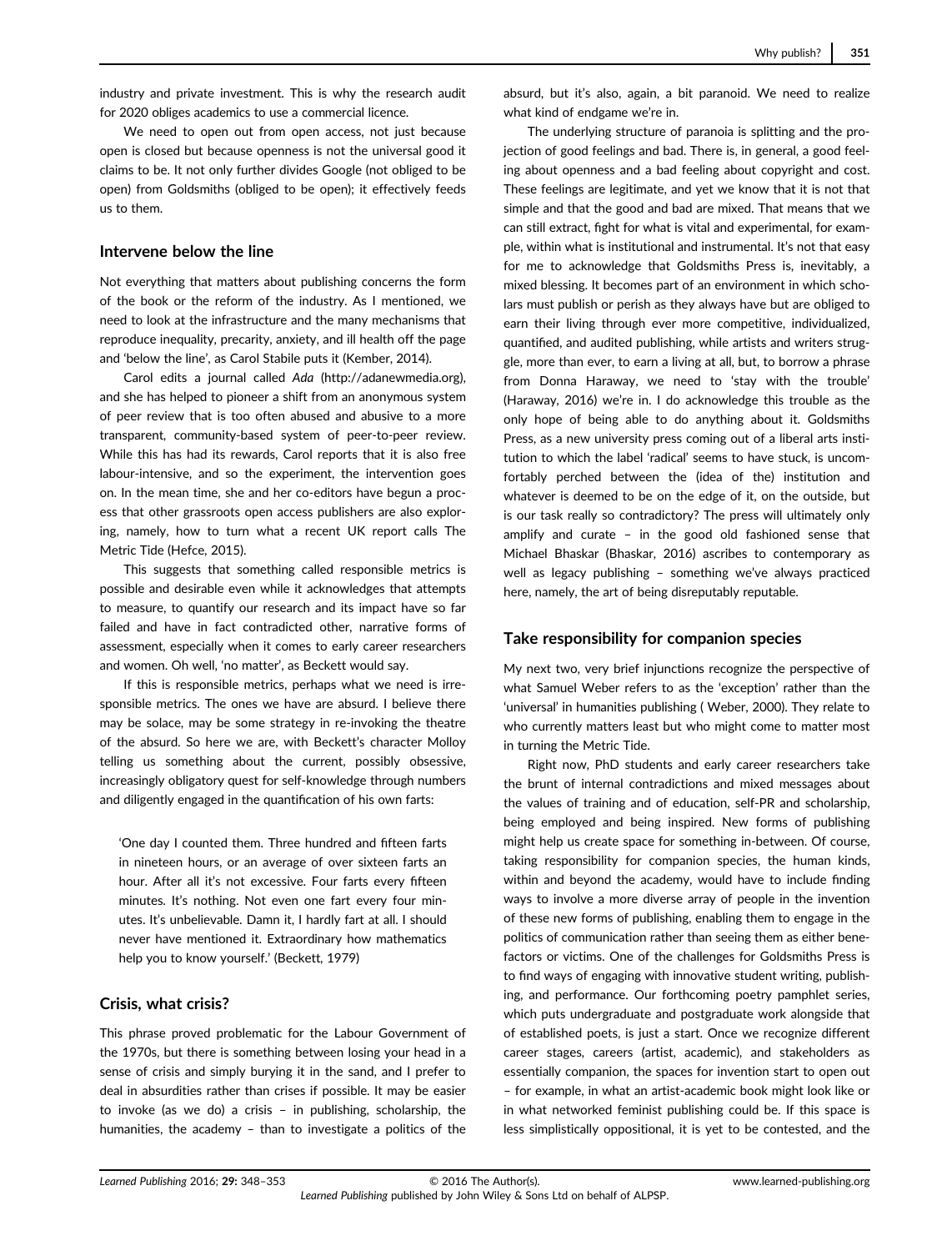point of having wider and interlinked perspectives is, to cite Weber again, 'a new order of rank'.

#### **Work harder here, unwork there**

In his *Academic Diary*, Les Back suggests that the point of metrics is partly to make us 'feel like we are failing even when we are killing ourselves to succeed'. One response to the gendered inequities of labour in academic and other theatres of work is to go back to Valerie Solanas' 1970s manifesto of unwork (Solanas, 1983). This is a radical feminist manifesto that, to my surprise, resonated with one of the academic lawyers (male) I worked with on CREATe (Centre for Copyright, Regulation, Enterprise and Technology). Writing about copyright and comics in the form of a comic and pointing to the £820 million profit commercial journal publishers made on the back of academic free labour in 2007, Ronan Deazley is driven to speculate: what if we 'withdraw content and expertise'? (Deazley & Mathis, 2013).

This might be tempting, but it would be difficult even for established academics and perhaps too risky for those whose careers still depend on publishing in those very commercial but yet reputable outlets. Until we change the criteria for employment, promotion, and auditing, or possibly as one means of doing so, I have advocated not so much a boycott but a rerouting of labour to less exploitative publishers over whom we have far more control. The problem of work is not erased here, even if we achieve a critical mass, but it might at least be reworked from the perspective of the exception. If unworking really means shaking things up (and shaking is not quite the word that Solanas used), then we do that better from the inside – by working as publishers rather than, or as well as, working for them.

#### **Write!**

So now we get to the heart of the matter, and for me, that is about re-evaluating writing in a culture of instrumentalism. To paraphrase the great feminist writer and philosopher Hélène Cixous, the question is not what writing *is* but what it can still do – to change things (Cixous, 1985). The assumption is that writing was never just words (or sounds, or code etc) but also a remaking of worlds that happens when we occupy the spaces between opposite things. It is about getting in-between what is vital and instrumental about writing. Its about inhabiting, bodily and with as many like-minded others as possible, the bit between where writing lives and dies.

Now, in this talk of life and death, I could be, but I'm not getting at a division between creative and academic writing. respectively. My point is that there isn't one. It may be true that the professionalization of academic writing has not flattered it and that we've had to substitute the more writerly, discoursive forms, such as the essay, for the more measured and measurable largely unread and unreadable – quasi-scientific journal article. Method, results, discussion, conclusion doesn't translate to arts and humanities any more than science-based funding and publishing models do. The playing field is not level. Difference persists even when two cultures are more entangled than split.

Recognizing this unequal, differential relation (the ultimate impossibility of a monoculture) is more important than condemning academic writing style and obliging ourselves and others to 'be more creative', as Angela McRobbie puts it (McRobbie, 2015), especially at a time when creativity is being co-opted to mean commercial competitiveness. When Joanna Zylinska and I spoke of creative critique in our book *Life After New Media* (Kember & Zylinska, 2012), we spoke against such co-option. If the current conditions in which we write urge us to be more scientific, to have more measurable impact, to be more commercially competitive, then what can a more writerly and rebellious, less provable and approved, less right – in the sense of correct – kind of writing still do? I'm interested in the tension between rightness and writerliness because of its rebellious heritage and political potential.

Writing is an important antagonist in a culture that wants us to be both right and real – because those things are easier to count, easier to measure, value, and compute. Writing is also important in a culture that seeks to automate and erase speech and writing in the name of smart technological progress. Smart environments are increasingly intuitive, gestural, and visual. No writing required. 'Less words = more fun!' as Gary Shteyngart writes in *Supersad True Love Story* (Shteyngart, 2011). We are supposed to communicate, in the very near future, by turning our heads or clapping our hands, but in the novel I'm writing now, *A Day in the Life of Janet Smart*, Janet is an unlikely, already overworked superhero who challenges this corporate and computational future, and writing is her superpower.

# **Books can still change us and bring new things to life**

This is a quote from a book by Lindsay Waters called *Enemies of promise*: *Publishing, perishing, and the eclipse of scholarship* (Waters, 2004). It was published in 2004 by Prickly Paradigm Press, which produces (very nicely) short, polemical essays and manifestos. My manifesto speaks back to his. Lindsay Waters is an established editor in humanities at Harvard University Press. While I was sometimes inspired, sometimes offended but certainly duly provoked by his manifesto, what I've been offering is more a view from the outside and a certain advocacy for taking on the perspective of the exception in publishing.

I want to end by answering the question I raised at the start. Did I take the science out of my science fiction novel? Did I mention that this might be a politician's answer? I wrote a book about how books can still change us and bring new things to life – and I took the prospect of bringing things to life quite literally. Stories, writing, language are increasingly dismissed as insufficiently real and material (or too parochially human). The economic worldview, the austerity worldview is partly about unmediation, facing up to the world as it is, getting real, manning up – not making things up. Sometimes, as theorists, we go along with this idea, turning to objects, materiality, to a progressive kind of post human and so on, as if the solution to the problem of making changes in the world could be found by substituting physics for politics or lists